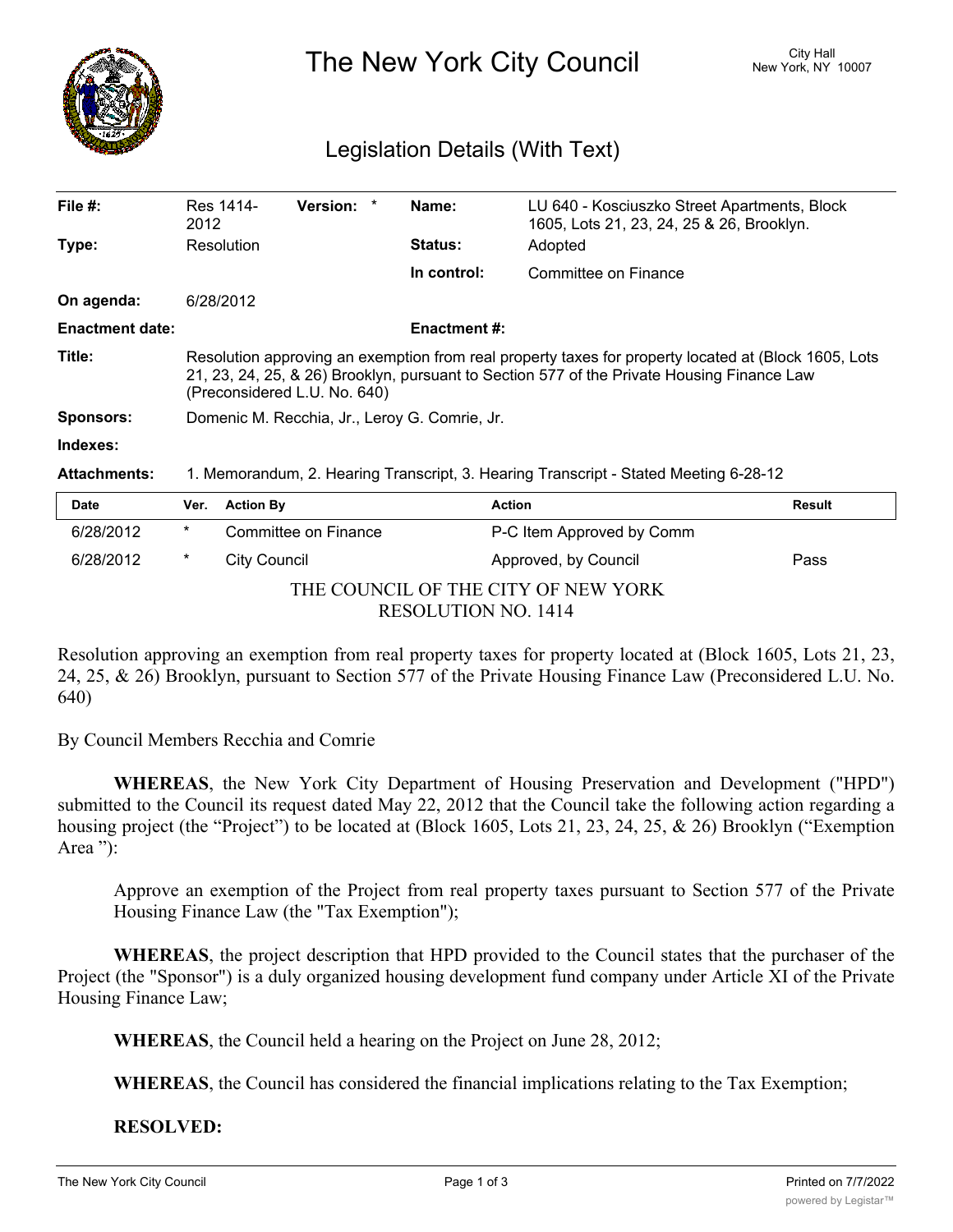The Council hereby grants an exemption from real property taxes as follows:

- 1. For the purposes hereof, the following terms shall have the following meanings:
	- (a) "Effective Date" shall mean the later of (i) the date of conveyance of the Exemption Area to the HDFC, and (ii) the date that HPD and the HDFC enter into the Regulatory Agreement.
	- (b) "Exemption" shall mean the exemption from real property taxation provided hereunder.
	- (c) "Exemption Area" shall mean the real property located in the Borough of Brooklyn, City and State of New York, identified as Block 1605, Lots 21, 23, 24, 25, & 26 on the Tax Map of the City of New York.
	- (d) "Expiration Date" shall mean the earlier to occur of (i) a date which is forty (40) years from the Effective Date, (ii) the date of the expiration or termination of the Regulatory Agreement, or (iii) the date upon which the Exemption Area ceases to be owned by either a housing development fund company or an entity wholly controlled by a housing development fund company.
	- (e) "HDFC" shall mean Kosciuszko Street Housing Development Fund Corporation.
	- (f) "HPD" shall mean the Department of Housing Preservation and Development of the City of New York.
	- (g) "Regulatory Agreement" shall mean the regulatory agreement between HPD and the HDFC establishing certain controls upon the operation of the Exemption Area during the term of the Exemption.
- 2. All of the value of the property in the Exemption Area, including both the land and any improvements (excluding those portions, if any, devoted to business or commercial use), shall be exempt from real property taxation, other than assessments for local improvements, for a period commencing upon the Effective Date and terminating upon the Expiration Date.
- 3. Notwithstanding any provision hereof to the contrary:
	- a. The Exemption shall terminate if HPD determines at any time that (i) the Exemption Area is not being operated in accordance with the requirements of Article XI of the Private Housing Finance Law, (ii) the Exemption Area is not being operated in accordance with the requirements of the Regulatory Agreement, (iii) the Exemption Area is not being operated in accordance with the requirements of any other agreement with, or for the benefit of, the City of New York, or (iv) the demolition of any private or multiple dwelling on the Exemption Area has commenced without the prior written consent of HPD. HPD shall deliver written notice of any such determination to the HDFC and all mortgagees of record, which notice shall provide for an opportunity to cure of not less than sixty (60) days. If the noncompliance specified in such notice is not cured within the time period specified therein, the Exemption shall prospectively terminate.
	- b. Nothing herein shall entitle the HDFC to a refund of any real property taxes which accrued and were paid with respect to the Exemption Area prior to the Effective Date.
	- c. The Exemption shall not apply to any building constructed on the Exemption Area which does